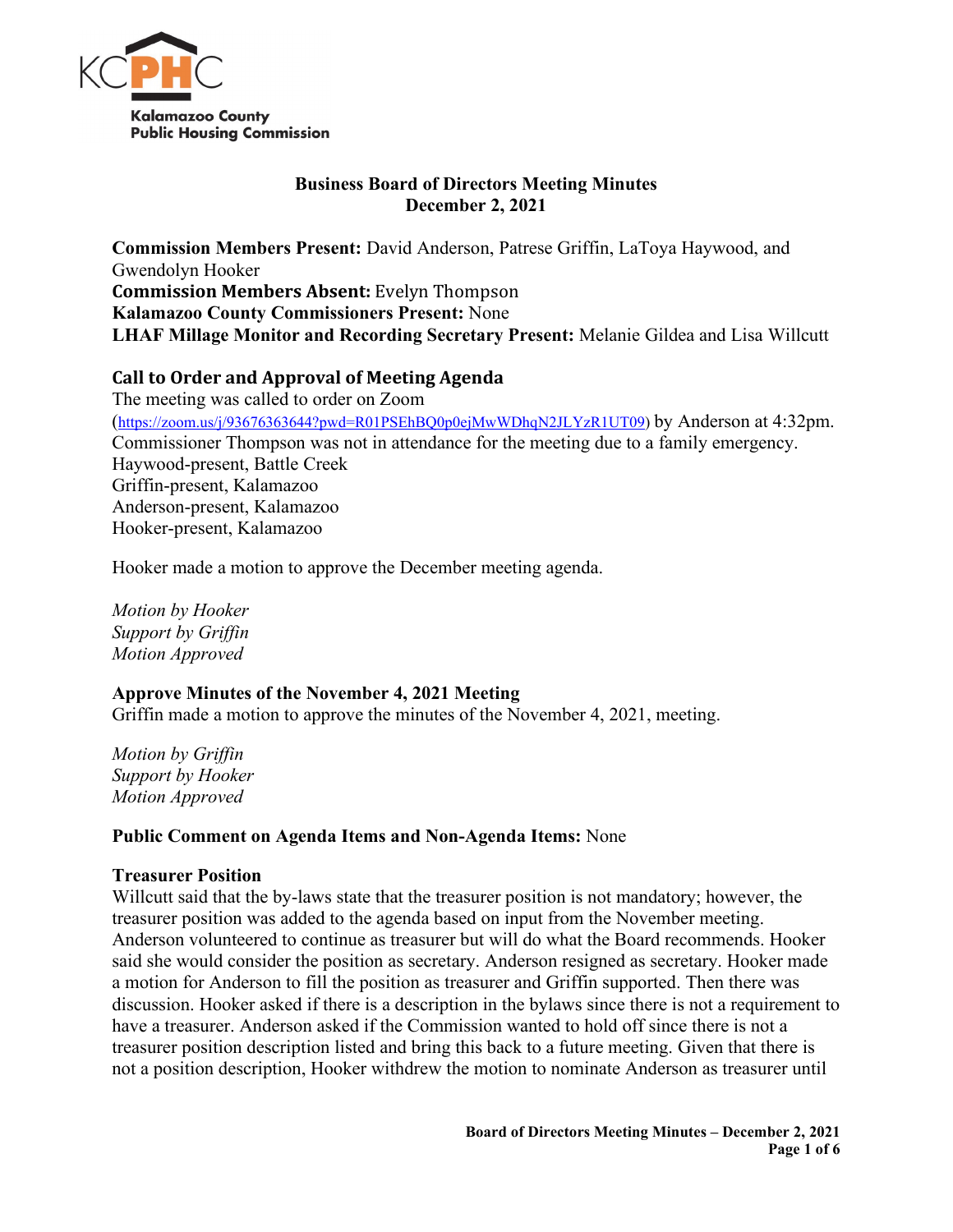

further discussion could take place. Anderson nominated Hooker for the secretary position and Griffin supported. All commissioners are in favor. The motion passes.

*Motion by Anderson Support by Griffin Motion Approved*

## **Work Session**

Teresa Bingman shared her proposal to facilitate a strategic plan for the KCPHC, assist with defining their mission and vision, as well as uses for the remaining 2015 millage funds. The first phase of collaboration would include a housing equity assessment. The scope of work would include internal and external practices and procedures, data from focus groups and an electronic survey, and summary of key points from 3-5 public housing models, review recently resolved and pending discrimination complaints related to affordable housing, assess the impact of Covid-19 on affordable housing, and assess and consider relevant data to identify areas of opportunity. This would be a 2-month process.

Phase 2 of the proposal includes facilitating development of the strategic public housing plan to include an equity component. The scope of work would include assisting the KCPHC and designees in using data and information obtained from Phase 1 along with the Commission's ideas and new perspectives. This information would be used to develop a 2-year housing plan which would include a racial justice and equity "toolkit." Other components of the plan would include the public housing structure for Kalamazoo County, foundational principles, mission, vision and values, an equity pledge, evaluation plan as well as goals for Year 1 and Year 2. The proposal includes assisting the KCPHC in sharing the proposed plan internally and externally for input before finalizing. Lastly, Bingman proposes to assist the KCPHC with the release of the final plan to the public. This would be a 3-month process.

Phase 3 would include assisting with the post-equity plan monitoring, assessment, and implementation. The scope of work in this phase would include attending monthly KCPHC meetings, monitoring the implementation process, providing advice, and assisting with planning an annual Kalamazoo County Affordable Housing Conference. This phase would take around 6 months.

Hooker said she appreciates Bingman's time and looks forward to the next steps. Griffin said it was a thorough presentation. Board members agreed that this is a pressing matter in which a framework is needed to do it efficiently. Anderson noted that the KCPHC does not have full time staff and wondered if there was an expectation of staffing by Bingman? He also noted that prior to the 2020 Millage being passed, the County did not spend a great deal of time thinking about housing and deferred housing issues to the KCPHC, including the first housing Millage from 2015. In the past couple of years things have changed and the County Board is very involved in housing, and they are going to be making the decisions on the new 2020 Millage rather than depending on the KCPHC. He wants to be aware of what the County Board is doing and not be duplicative of their work. Anderson asked how to best partner with the County Board without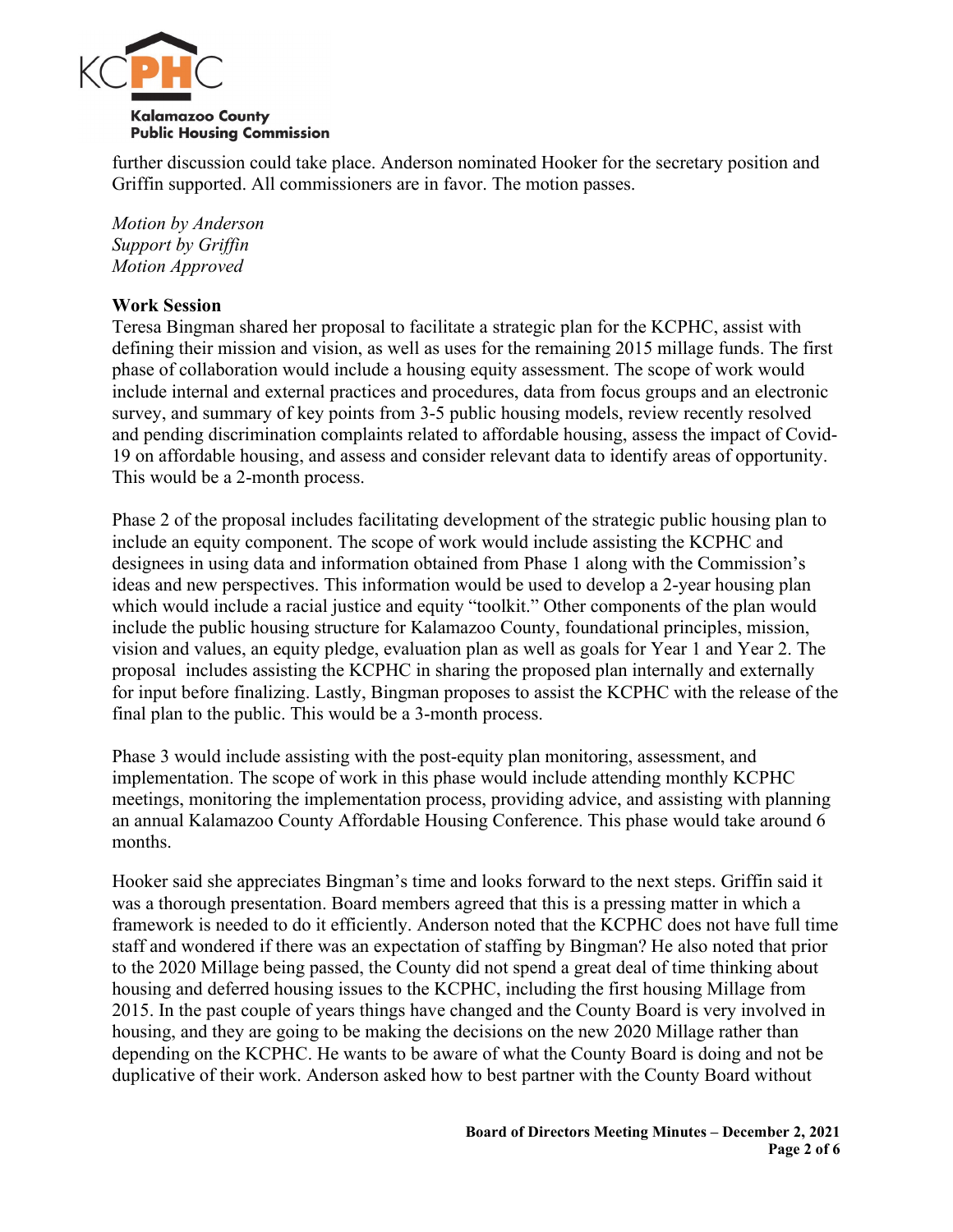

duplicating what they are already doing? He went on to say that the total budget for the KCPHC is \$125,000 for 2022, so it is a fairly modest budget. It seems to him that the County Board should be doing this work. There are some things the KCPHC is doing that could be stopped, but is the primary funder for, such as the Veteran's Shelter (the funds committed to this project in 2021 totaled \$112,380). Bingman replied by saying that staffing would be minimal. She added that it was her understanding that the County Board has given the authority to the KCPHC, but in order to be aware of what the County Board is doing a conversation with the chair would be required. Bingman thinks they would be interested in collaborating. Anderson noted that he has been confused about the communication he has been getting from the County Board. For example, they hired a housing director, but never came to the KCPHC to let them know. It seemed that the County Board went down a different path that leaves the KCPHC out.

Anderson went on to say that Bingman makes a good point in suggesting to go to the Chair and Vice Chair for clarity. Bingman said she is happy to wait until clarity is achieved. Griffin noted that getting clarity could be part of the process and could be wrapped into everything the KCPHC is trying to get done. Hooker does not think we should stop and wait because then there is not direction for the work that the KCPHC needs to do; the KCPHC is responsible for determining how to expend \$1 million and having a framework to help determine that. She went on to say that the KCPHC needs to work on what we are going to work on as a housing commission. We need to have a clear path about what we want to accomplish over the next 4-5 years as it is possible that some of the County Board commissioners may not be there. Hooker does not think the KCPHC should wait to start the work that we know we should be doing. Hooker also pointed out that money should not be an excuse not to do the work. She went on to say that we may not know what bucket of money the funds will come from, but there are plenty of DEI funds in the community. Hooker feels that the funds required by Bingman's proposal are more than fair; she does not want to see money used an excuse as this work should have been done a long time ago. Haywood said she had the same thoughts as others. She asked about the deadline that the county has established for spending the \$1 million. Willcutt stated in the chat that there is not a deadline and that whenever the KCPHC is ready with a spending plan the County Board will put it on the agenda. With that, Haywood thinks the proposal should be approved. Griffin stated that she is happy to help with the work that may be needed in moving forward and made a motion to accept the proposal and move forward with Bingman's plan. The motion including accepting all three phases of the proposal.

#### *Motion by Griffin Support by Hayward*

Commissioners responded as follows: Anderson-yes Hooker-yes Griffin-yes Haywood-yes

*Motion Approved*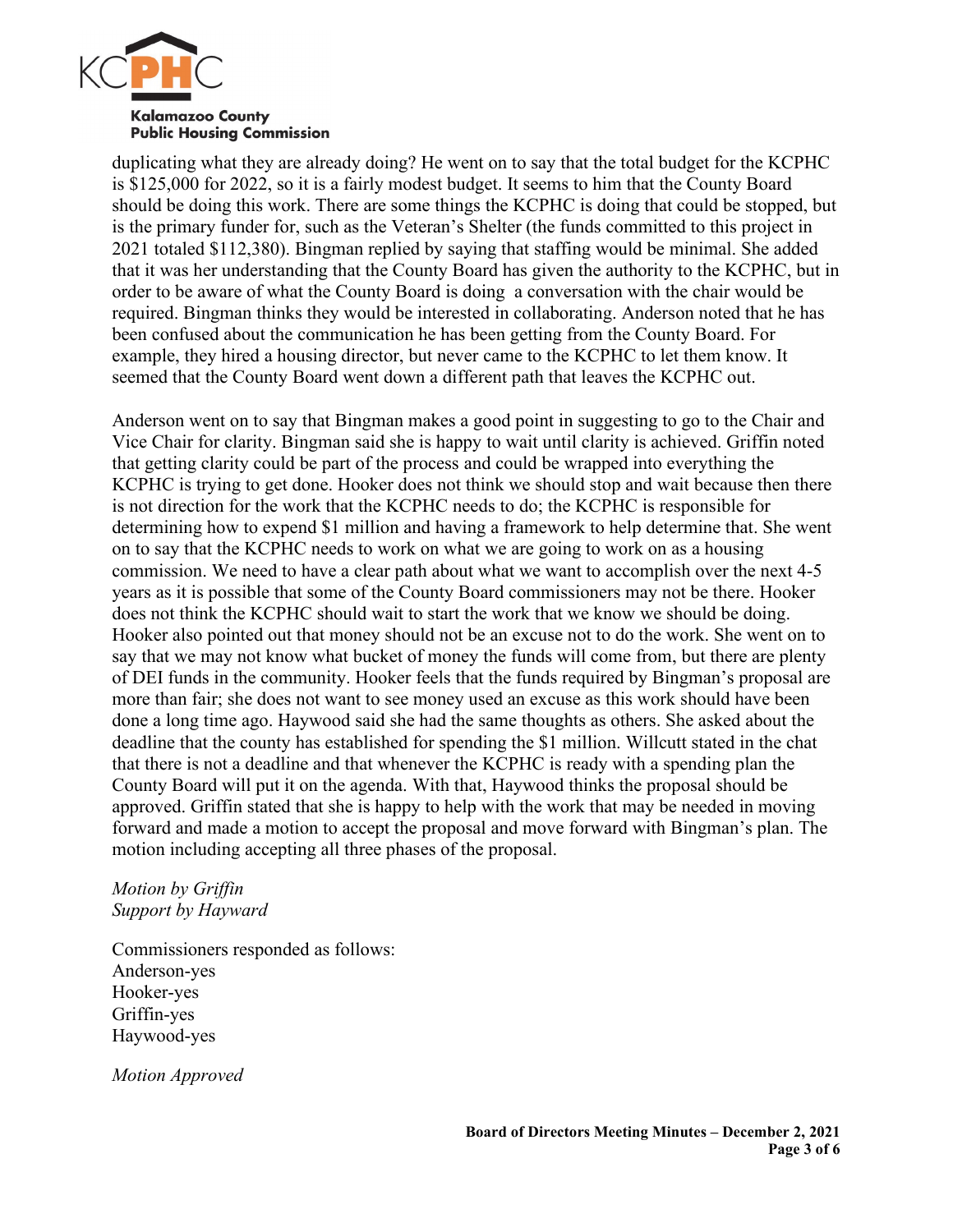

#### **Reports**

November 2021 KCPHC Financial Reports

Willcutt included the financials in the Board packet as well as a narrative summary of the report. There were no additional questions from the Commission. Anderson made a motion to accept the financials.

*Motion by Anderson Support by Hooker*

Commissioners responded as follows: Anderson-yes Hooker-yes Griffin-yes Haywood-yes

## *Motion Approved*

### October 2021 Housing Resources, Inc. Millage Reports

Willcutt had previously provided a summary of the reports in the board packet. She asked if there were any questions. There were no questions from board members. Anderson made a motion to accept the HRI report.

*Motion by Anderson Support by Hooker*

Commissioners responded as follows: Anderson-yes Hooker-yes Griffin-yes Haywood-yes

*Motion Approved*

### LHAF Millage Survey Responses

Willcutt did not have anything to report. She has not received any new survey responses. Bethany House

Willcutt continues to work with Bethany House staff to obtain proof of a fire extinguisher inspection in 2021. She will continue to follow up with staff on this matter.

# Keystone House

The house is operating as planned. There is nothing else to report.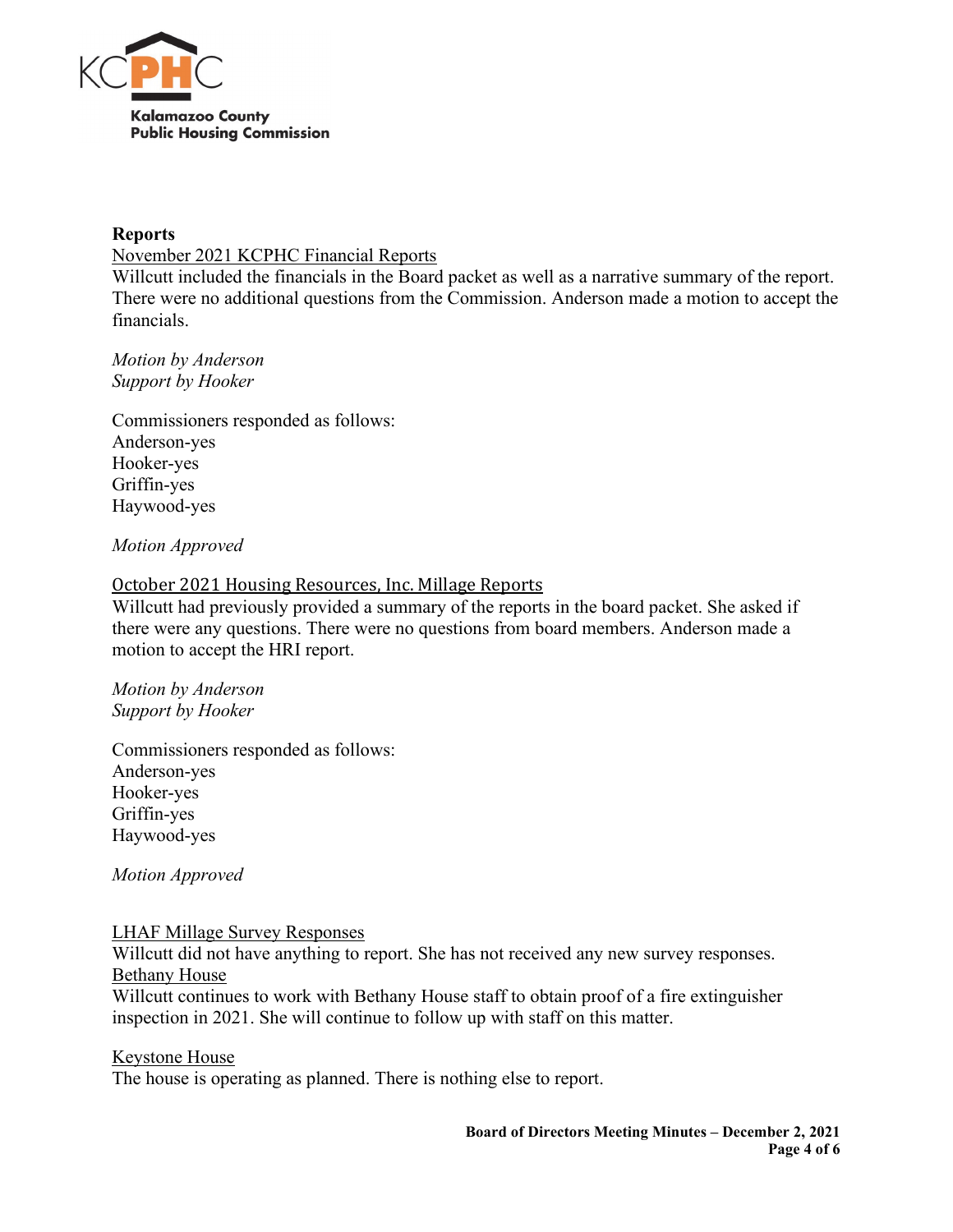

#### **Old Business**

#### 116 Fellows

Anderson said that he has been in touch with Amy Hunter. Sun Title has been selected as the title company and is ready to close. Anderson said there are a few punch list items that need to be completed by KNHS before the property is turned over. They are finishing up with interior finish plumbing. Willcutt likes to have two board members authorized to sign closing documents. Anderson made a motion to authorize President Thompson and Vice President Haywood to sign all closing documents for 116 Fellows.

*Motion by Anderson Support by Griffin*

Commissioners responded as follows: Anderson-yes Griffin-yes Haywood-yes Hooker-yes

### *Motion Approved*

#### Hayes Park Houses

Anderson said that the proposed lease agreements with Integrated Services of Kalamazoo (ISK) were included in the Board packet for 1220 and 1318 Hayes Park. The lease agreements are effective October 1, 2021 through September 30, 2022. Approval of the leases will approve budget amendments that will allow for the costs of a Ring camera subscription for \$10/year – or a one-time fee of \$90 – to be paid. The landlord work specified in the lease will not be a budget amendment as it will be included in the 2022 budget. Hooker made a motion to approve the lease agreements which include the budget amendment of a Ring camera subscription.

*Motion by Hooker Support by Griffin*

Commissioners responded as follows: Hooker-yes Griffin-yes Haywood-yes Anderson-abstain

*Motion Approved*

#### **New Business**

### 2022 Meeting Schedule for Approval

Willcutt shared the proposed 2022 meeting schedule with the Board. She explained that the emergency order that allows for virtual meetings will expire, so in-person meetings will resume